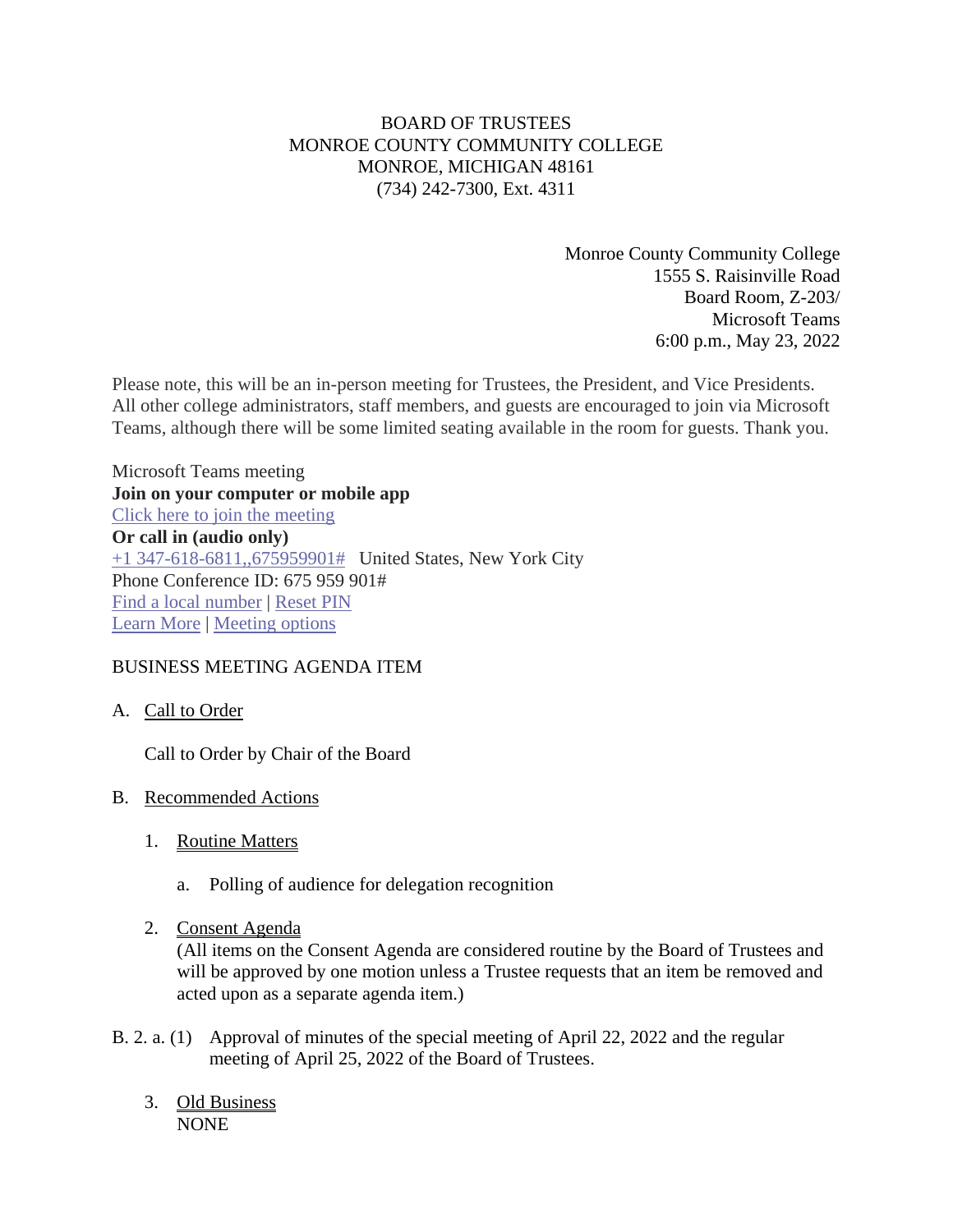### 4. New Business

B. 4. a. (1) Board Authorization for the President to Execute a Probationary Administrative Contract (enclosure)

> Recommended motion: *"that the Board authorizes the President to execute a firstyear probationary administrative contract to:*

*James LeDuc, Dean of Humanities and Social Sciences First-Year Probationary Contract Effective May 31, 2022 through June 30, 2023."*

B. 4. a. (2) Board Authorization for the President to Execute a Probationary Faculty Contract (enclosure)

> Recommended motion: *"that the Board authorizes the President to execute a firstyear probationary faculty contract to:*

*Elizabeth Hartig, Faculty Reference Librarian Public Services First-Year Probationary Contract Effective August 15, 2022 through June 30, 2023."*

B. 4. a. (3) Transfer of Funds (enclosure) (Wetzel)

Recommended motion: *"that the Board approve the revised 2021-2022 Budget as presented.* 

B. 4. a. (6) Proposed Building Name Updates (Wetzel)

Recommended motion*: "that the following Monroe County Community College building names be updated as follows:* 

*Campbell Academic Center Warrick Student Center Facilities Complex."*

#### B. 4. a. (5) Resolution of Commendation – Ms. Susan Hoffer

Recommended motion: *"that the following resolution of commendation for Ms. Susan Hoffer be adopted:*

*WHEREAS, Ms. Susan Hoffer, has decided to retire from her position as General Maintenance Worker with Monroe County Community College, effective July 31, 2022, and*

*WHEREAS, for 17 years she has been considered an outstanding employee who has helped to foster an excellent maintenance program in the Campus Planning and Facilities Department, and*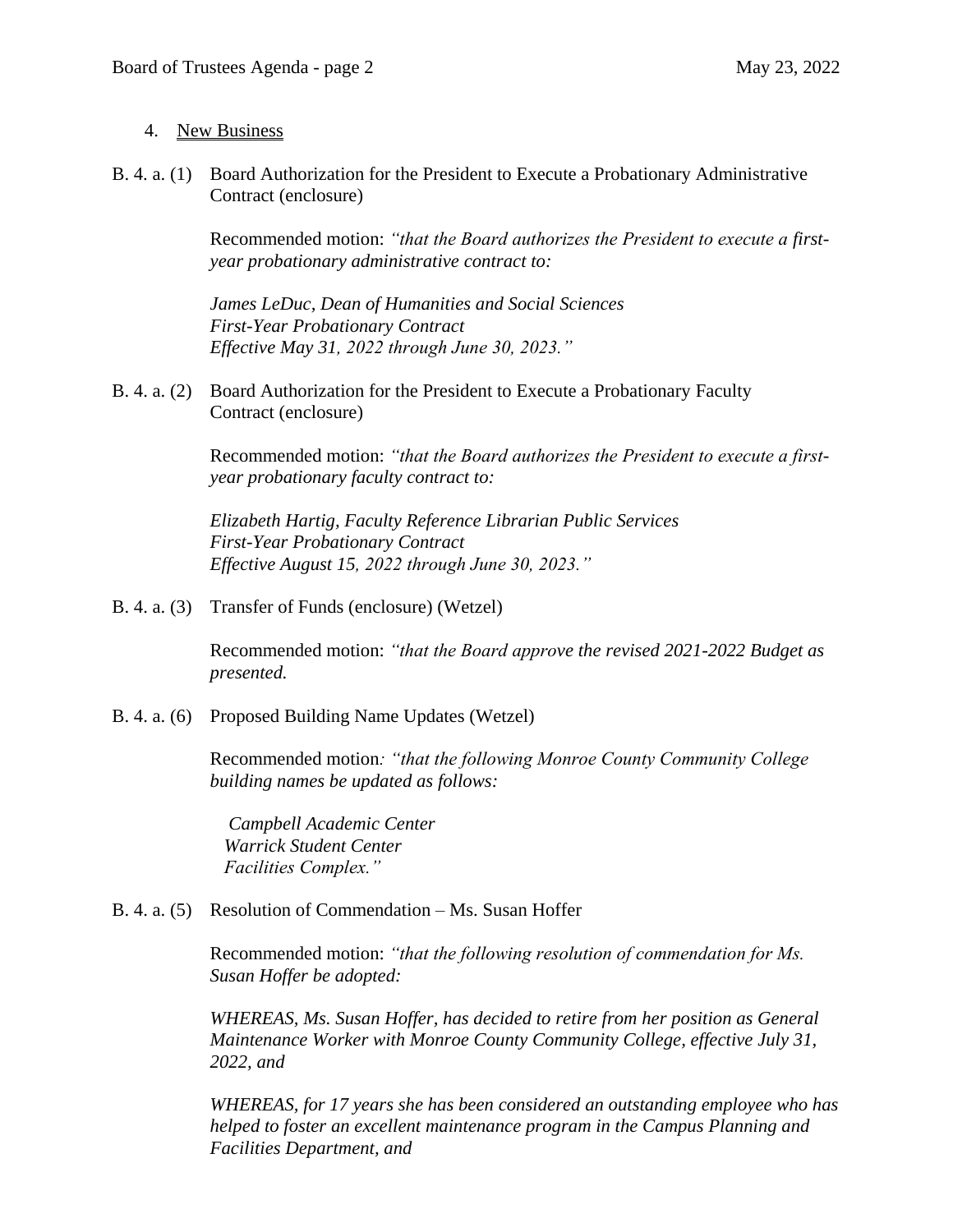*WHEREAS, she has maintained buildings and grounds with a variety of licenses and certifications over the years that have been invaluable to the upkeep and operations of the College, and*

*WHEREAS, she has served as a mentor, role model and trainer for her co-workers and has helped to foster a high level of professionalism within the maintenance staff, and*

*WHEREAS, she was selected as the Fall 2013 Enriching Lives Performance Award recipient by the faculty and staff for her commitment to the College and our students and the example she provides in incorporating the MCCC Mission, Vision and Values into her daily work activities, and*

*WHEREAS, she has generously shared her time and talent serving on numerous MCCC committees including the Employee Engagement Committee, Diversity Committee, and the Staff Development Committee, and*

*THEREFORE, BE IT RESOLVED, that the Board of Trustees recognize Ms. Susan Hoffer, for her dedicated service and contributions to the College, our students, and the community, and* 

*THAT IT BE FURTHER RESOLVED, that the Board of Trustees expresses its very best wishes for her continued success, well-being, and happiness on this Monday, May 23, 2022."*

- C. Information and Proposals
	- 1. Delegation NONE
	- 2. Non-staff Communications and Reports NONE
	- 3. President and Staff
- C. 3. a. (1) Staff Appointment, Probationary Administrative Contract, Probationary Faculty Contract, Retirement, etc.

Staff Appointment:

Jessica Gennety, Payroll Accountant, effective June 6, 2022 (replacing Nicholas Scheer)

1<sup>st</sup> Year Administrative Contract: James LeDuc, Dean of Humanities and Social Sciences, effective May 31, 2022 (replacing Paul Hedeen)

1<sup>st</sup> Year Probationary Faculty Contract: